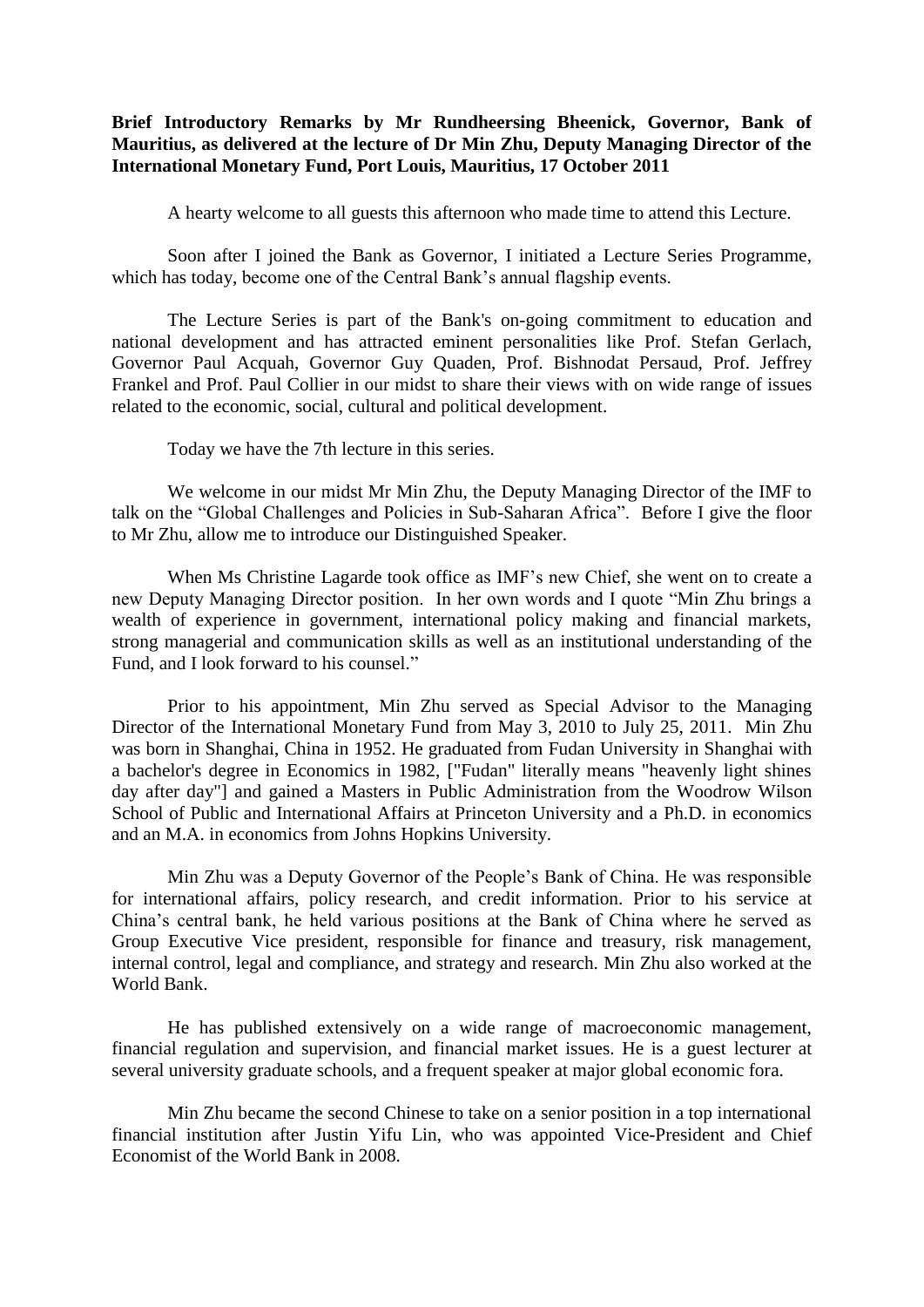The topic of Mr Zhu's address probably needs no explanation but needs some context. The IMF was forged from failure. [James Boughton, IMF Working Paper/2004/75]. It was designed during World War II (WWII) by men whose worldview had been shaped by the Great War and the Great Depression.

When delegations from 44 countries met at Bretton Woods, New Hampshire in July 1944 to establish institutions to govern international economic relations in the aftermath of the 2nd World War, they wanted at all cost to avoid a repeat of the failings of the Paris peace conference. Proposals were made to create the International Bank for Reconstruction and Development (IBRD) to restore economic activity and the IMF to help restore currency convertibility and multilateral trade. The IMF was given a structure and mandate that reflected that time and those circumstances.

The institution has changed greatly in the six decades since Bretton Woods, with much of the volume of its lending becoming crisis-driven and through intensifying its involvement in crisis prevention and resolution. The evolution of the IMF has been driven almost entirely by shifts in demand  $-$  shifts in world economic and political conditions  $-$  not by forces from within seeking to reinvent the institution.

Since the collapse of the Bretton Woods system in the mid-1970s, the IMF and World Bank have helped the world to avoid the horrors of a systemic collapse. At different times, different countries have taken different views about the role of the IMF and the way it goes about fulfilling its role as the financial policeman. Nobody can deny the fact that the IMF has made big strides over the years (although many would have preferred a faster pace), broadening the coverage of activities and adapting to the changing world economic order while dealing with emerging crises and the oil shocks of the 1970s, with recession and the global debt crisis in the early 1980s, with Mexico, Russia and Asia in the late 80s and 1990s, and the financial meltdown since 2007.

Before the crisis, some people were putting into question the *raison-d'être* of the IMF. The IMF was even shedding staff but the crisis proved beneficial to the Fund as now, it is even recruiting staff.

The IMF remains the principal institution of global economic governance and its role is now more relevant than ever before. A couple of years back, it would have been unthinkable that the IMF would have to join hands with Europe to rescue advanced economies like Ireland and Greece. The IMF remained at the forefront of discussions and it was only through extraordinary international policy cooperation that a far worse outcome has been averted.

One issue that has always been on the minds of many is the domination by the World War II victors. Progress has been slow in opening up the Fund to new players especially in the light of reshaping of the global financial architecture. The concern of voice and representation at the Board level remains a sore point for Africa and we cannot but reiterate our plea for more progress in this direction.

In the longer term, the Fund should step up its surveillance of national financial systems and the global system and help to develop a better framework for macro-prudential supervision. As much as the world has changed, the raison d'être for the IMF remains as vital as ever.